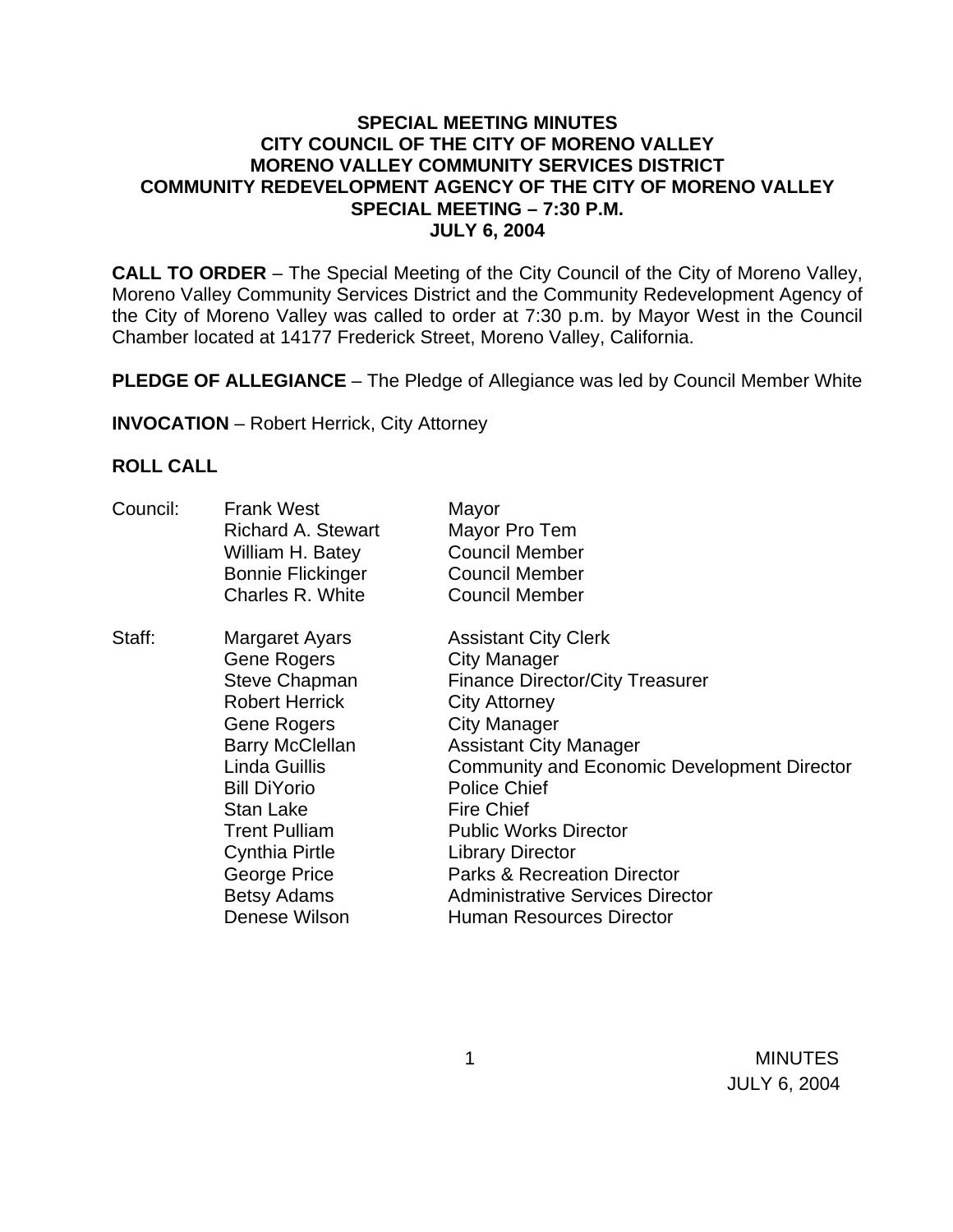## **G. REPORTS**

G1. ADOPTION OF FY 2004-05 BUDGET AND RELATED ACTIONS (CONTINUED FROM JUNE 22, 2004)

Mayor West opened the agenda item for public comments. Public comments were received from Daryl Terrell and Pete Bleckert.

Council Member Flickinger made a motion, seconded by Council Member White to adopt Resolution No. 2004-51, approving the Operating and Capital Budgets for the City of Moreno Valley for FY 2004-05, including all applicable adjustments pursuant to the Schedule of Budget Adjustments, as amended with the elimination of funding for the National League of Cities membership. Motion carried 5-0. Roll call vote.

Resolution No. 2004-51

A Resolution of the City Council of the City of Moreno Valley, California, Adopting the Operating and Capital Budgets for Fiscal Year 2004/05

Board Member Flickinger made a motion, seconded by Vice President Stewart to adopt Resolution No. CSD 2004-17, approving the Operating and Capital Budgets for the Community Services District of the City of Moreno Valley for FY 2004-05, including all applicable adjustments pursuant to the Schedule of Budget Adjustments, as amended to include the addition of the Park Ranger position. Motion carried 5-0. Roll call vote.

Resolution No. CSD 2004-17

 A Resolution of the Community Services District of the City of Moreno Valley, California, Adopting the Operating and Capital Budgets for Fiscal Year 2004/05

Agency Member Flickinger made a motion, seconded by Agency Member White to adopt Resolution No. RDA 2004-02, approving the Operating and Capital Budgets for the Community Redevelopment Agency of the City of Moreno Valley for FY 2004-05, including all applicable adjustments pursuant to the Schedule of Budget Adjustments. Motion carried 5-0. Roll call vote.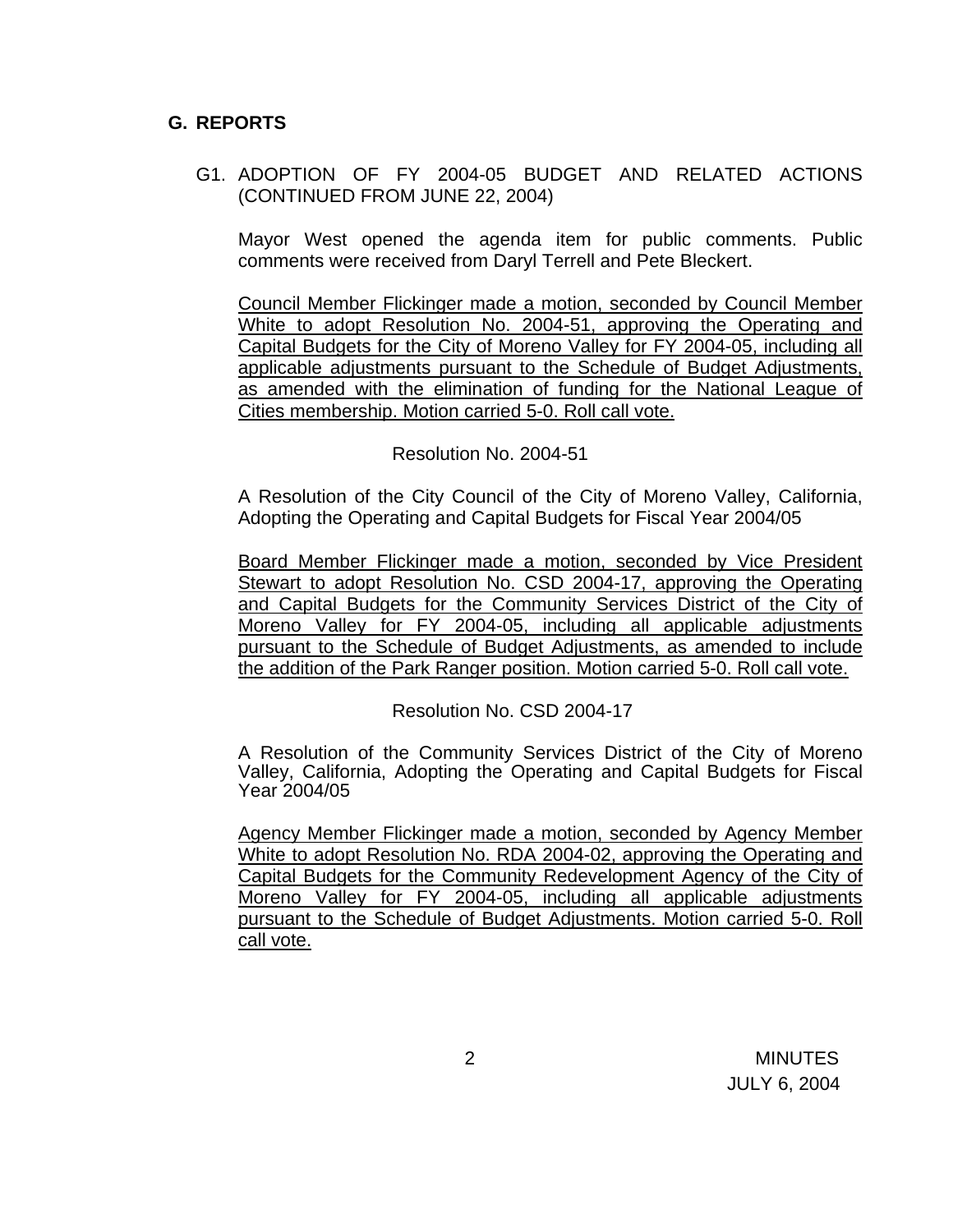### Resolution No. RDA 2004-02

A Resolution of the Community Redevelopment Agency of the City of Moreno Valley, California, Adopting the Operating and Capital Budgets for Fiscal Year 2004/05

Board Member Flickinger made a motion, seconded by Board Member White to approve the repayment of up to \$40,000,000 to the City of Moreno Valley by renewal of the Promissory Note, pursuant to the terms and conditions of the outstanding Promissory Note, the borrowing of up to \$40,000,000 pursuant to the terms and conditions of the attached Promissory Note, and the execution of the original of said note by the President of the Board of Directors, and the delivery of said executed note to the Treasurer of the City. Motion carried 5-0. Roll call vote.

Agency Member Flickinger made a motion, seconded by Vice Chairman Stewart to approve the repayment of up to \$40,000,000 to the City of Moreno Valley by renewal of the Promissory Note, pursuant to the terms and conditions of the outstanding Promissory Note, the borrowing of up to \$40,000,000 pursuant to the terms and conditions of the Promissory Note, and the execution of the original of said note by the Chairperson and Agency Members, and the delivery of said executed note to the Treasurer of the City. Motion carried 5-0. Roll call vote.

Council Member Flickinger made a motion, seconded by Council Member White to approve the FY 2004-05 Staffing Plan and Position Control Roster, as amended, which reflect the personnel allocations consistent with the adoption of the FY 2004-05 Budget. Motion carried 5-0. Roll call vote.

Council Member Flickinger made a motion, seconded by Council Member White to introduce Ordinance No. 669. Motion carried 5-0. Roll call vote.

## Ordinance No. 669

An Ordinance of the City Council of the City of Moreno Valley, California, Amending section 2.04.050 of Chapter 2.04 of Title 2 of the City of Moreno Valley Municipal Code, Relating to Compensation and Reimbursement for Council Members

 3 MINUTES JULY 6, 2004